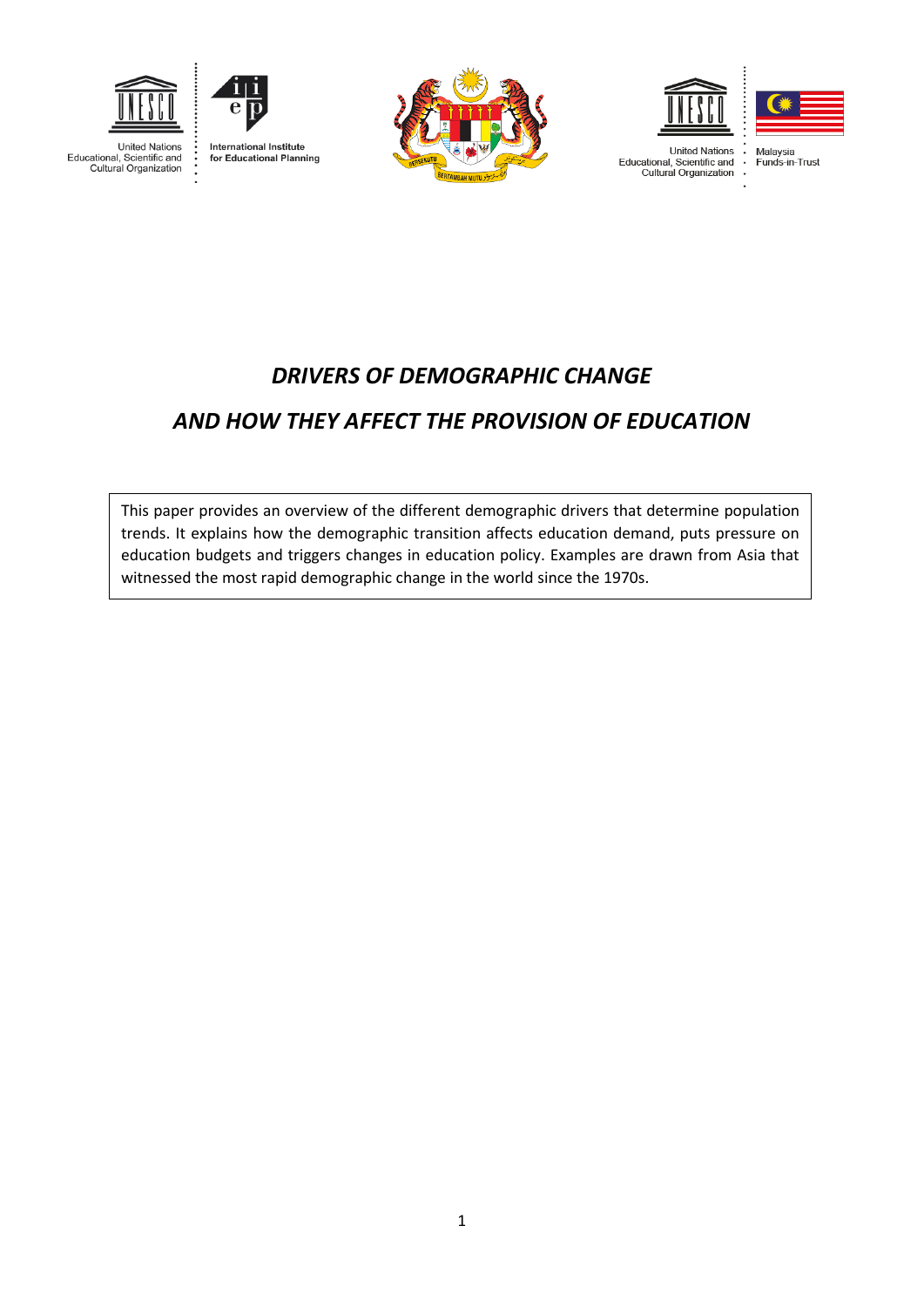# **Drivers of Demographic Change and How They Affect Education Service Provision**

#### *Education policies challenged by an unprecedented demographic transition in Asia*

Population trends have been closely associated to changes in national social sector policies and public investments. Established education policies have been challenged in recent decades by the impact of demographic trends such as countries' age structure, population densities and spatial changes. Asia that accounts for some 60 percent of the world total population has been particularly affected: the continent witnessed the most rapid demographic change in the world since the 1970s<sup>1</sup>. The Asia-Pacific's population has tripled in the past 65 years, and is expected to reach 4.84 billion in  $2050<sup>2</sup>$ .

Examining the components of recent population trends, one can distinguish several *determinants.* Changes in population size and growth rates in Asia started with a sharp decline in mortality rates in the 1950s. This was followed by an increase in life expectancy, driven by unprecedented improvements in levels of living and in the health sector. After 1970 declines in fertility rates accelerated markedly, influenced by economic factors, urbanization, cultural factors<sup>3</sup>, migration and population policies. The combined effects of these trends changed fundamentally the age structure in most countries in Asia, undercutting the typically broad-based age pyramid of developing countries.

However, a wide range of situations exists across Asia. Variations among countries allow grouping them according to basic demographic characteristics. These include the progression of population growth rates; fertility and mortality rates; urbanization; pattern of migration and differences in the economic factors responsible for the timing and speed of these drivers of demographic change.

To illustrate this point, countries such as Japan, South Korea and Taiwan completed their so-called *demographic transition* (i.e. the movement from high levels of fertility and mortality to low levels), establishing a new balance of slow population growth at very low levels, close to or below population replacement rates. A smaller working-age population supports a growing population of elderly and much smaller school age population. This situation has prompted a reorientation in education policies. A second group includes countries such as China (1.4 billion population), Malaysia, Thailand and Vietnam. They are at the late stages of their demographic transition: in the next 20 to 30 years they will experience a notable decline in the working-age population with high old age dependency ratios. But for the time being they still benefit from the window of opportunity referred to as the *demographic dividend*, i.e. a large working-age population and low dependency ratios that fuel economic growth. A third group of countries continues to witness a relatively significant population growth. In countries like India (1.2 billion population), the Philippines as well as poorer nations such as Cambodia and Lao PDR population size increases strongly in spite of an overall slow downward progression of fertility and mortality rates. In order to benefit from the demographic dividend likely to lay ahead these may need to anticipate now the effects of existing demographic trends on social sector budgets, adapt public policies, investments and education resource management.

**.** 

<sup>1</sup> Currently Asia's 50 countries and territories account for a population of about 4.3 billion to which another billion is expected to be added by 2050. See: Zhongwei Zhao, Population change will shape Asia's future, in: East Asia Forum. Economics, Politics and Public Policy in East Asia and the Pacific, 17 March 2013.

<sup>&</sup>lt;sup>2</sup> Asia-Pacific Human Development Report. Shaping the Future: How Changing Demographics Can Power Human Development. UNDP, New York: 2016, p. 3. These figures are based on UNDP regional classifications, the AP region encompassing 42 countries, see idem, p. 15

<sup>&</sup>lt;sup>3</sup> F.ex. moral codes, religious doctrines, laws, marriage conventions and family organization.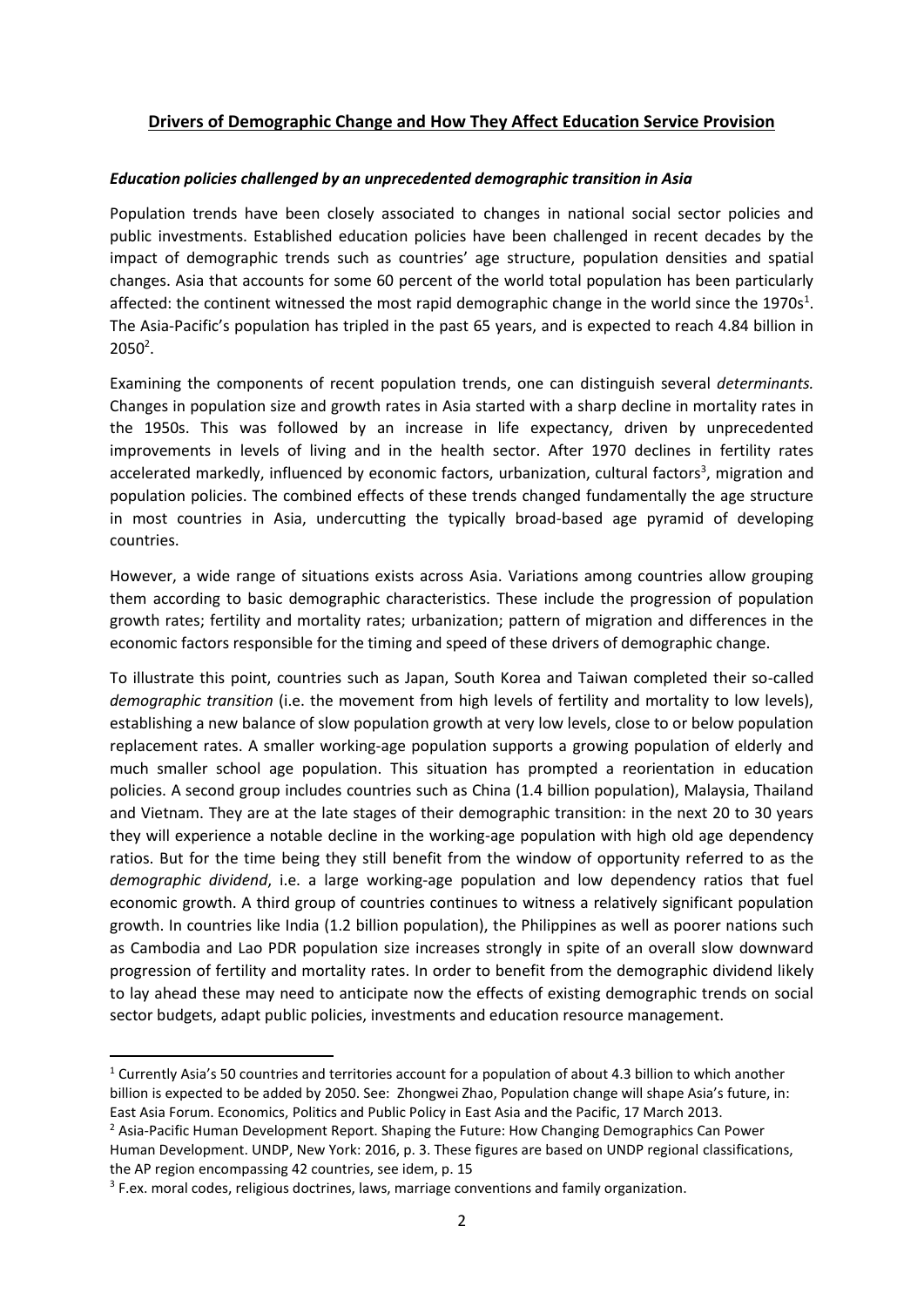#### *Declining fertility and child mortality rates*

Population trends and education developments are related in an interactive process. Education is one of the factors affecting fertility – by facilitating the implementation of population policies, increasing women's access to the labor market, reshaping family and cultural patterns particularly in the cities (rising age of marriage, work-life balance, more intensive parenting of a smaller number of children etc.), among others.

In the 1960's the average fertility rate (number of births per woman of child bearing age) was over 5 in most countries in Asia. This has now fallen to below the replacement rate of 2.1 children in many countries<sup>4</sup>. 'Extreme cases' are Hong Kong  $(1.1)^5$ , the Republic of Korea (1.2) and Japan (1.4) but also Thailand (1.4); PR China and Vietnam (both 1.7) are among the countries holding 'the middleground'; while India (2.5), the Philippines (3.0) and Pakistan (3.2) continue to display high fertility rates and stronger population growth.

These massive demographic changes will continue to impact on the delivery of education services. The most obvious impact has been to reduce dramatically the school age population in a majority of countries in Asia. However, sharply declining school age populations growth rates generally went along with some of the following other important demographic changes.

## *Rapid urbanization*

**.** 

A second key trend concerns the spatial location of the population, including school-age populations. Fifty years ago the largest part of the population in South and East Asian nations lived in rural areas with farming as their chief occupation. The majority of the children of rural households did not attend school at all or only to primary level. In many countries in Asia now, a large share of the population lives in urban areas. This is the case of countries such as Malaysia (72%<sup>6</sup>), the Philippines (48%), Indonesia (42%) or China (over 40%)<sup>7</sup>. In other countries urban proportions are much lower; these include for example India<sup>8</sup>, Thailand, Vietnam or Cambodia.

In all countries rates of urbanization are increasing rapidly<sup>9</sup>. Asia boasts some of the world's largest cities with populations of over 10 million in the metropolitan areas such as DKI Jakarta and Metro Manila. In some countries<sup>10</sup> regional cities are now growing more rapidly than the metropolitan centers. Another feature impacting on education service delivery is that increasingly the formerly sharp distinction between urban and rural areas is being blurred: developments in transport and communication (TV, cellphone) have broken the isolation of rural areas and changed the conditions of life or rural populations.

These trends have contributed to the falls in fertility rates because of the higher cost of urban living; the higher participation of women in the labor force; and the absence of the need to have children to help out with farming activities and support of the elderly.

<sup>4</sup> A fertility rate total of 2.1 children per women under conditions of low mortality is considered the replacement level.

<sup>5</sup> Fertility rates total for 2015, from: The World Bank Data

<sup>6</sup> ARI Working Paper N° 196 (2013), data are estimates for 2010

<sup>7</sup> R. Dobbs, S. Sankhe, Comparing urbanization in China and India, July 2010. Downloaded on 18/11/2015.

<sup>8</sup> Dobbs, Sankhe (2010) report an urbanization rate of 29% for India in 2005.

<sup>9</sup> Dobbs, Sankhe (2010) China forecast 2025: 64% urban population (plus 400 million); India forecast 2025: 38% (plus 215 million population living in cities).

<sup>&</sup>lt;sup>10</sup> ARI Working Paper N° 196 (2013) mentions Thailand, and to a lesser extent Indonesia and Malaysia.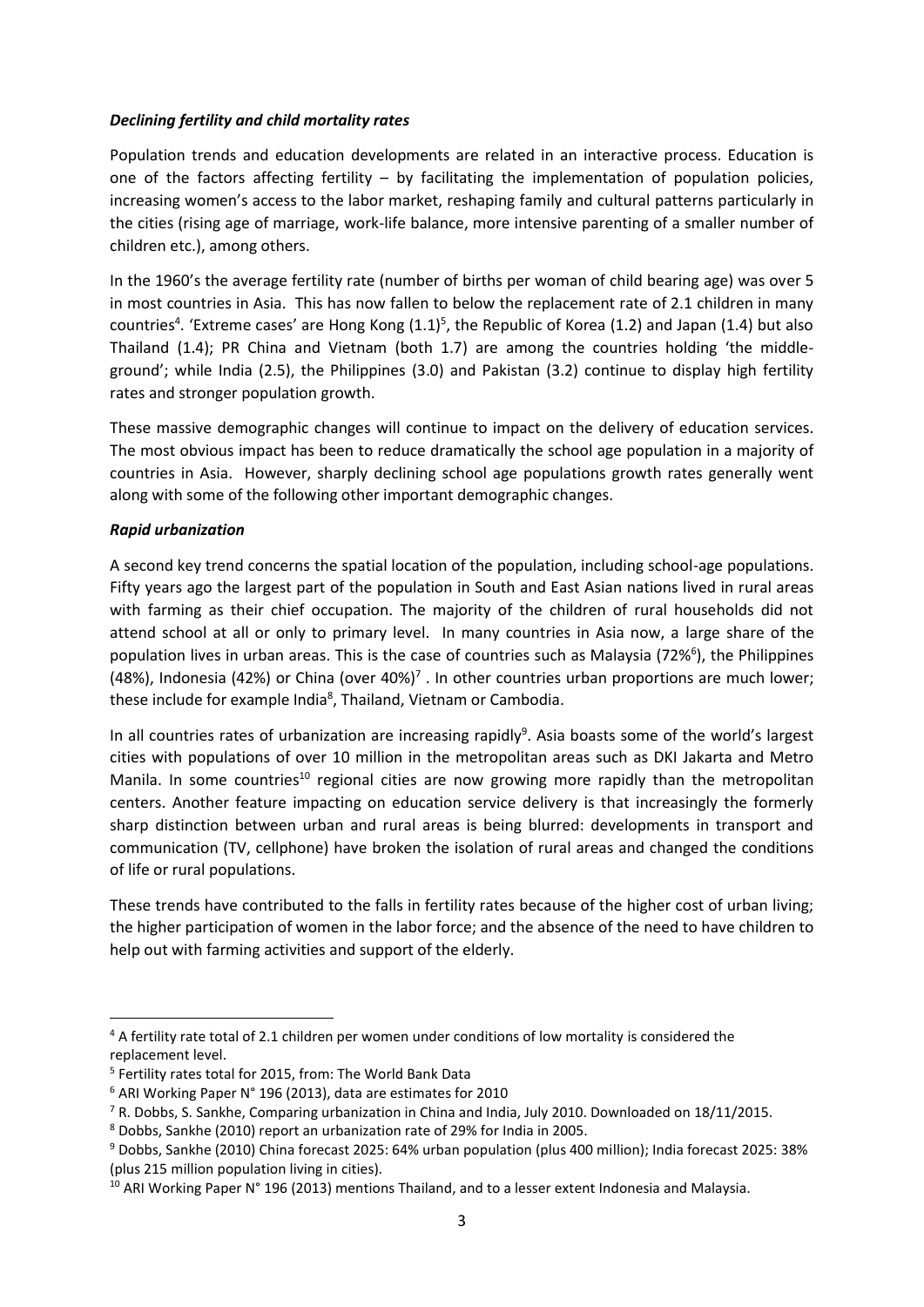Urbanization has therefore contributed to change the location of school age populations. Higher densities of children in urban areas may reduce potential costs of schooling. However the resulting reduction in densities in rural areas may increase the costs of reaching the remaining rural school age population, particularly in the remotest areas. The significant increase in per capita urban income and growing business opportunities can be expected to drive urban education markets in the future: private school education, tutoring or other education-related investments by families to ensure the "success" of their children as well as life-long learning opportunities for adults and the elderly.

# *Internal and external migration*

International migration in recent decades has had major effects on population growth in some countries in Asia. Population growth rates in Malaysia and Singapore have been raising above natural increases as a result of a strong influx of migrants from the region, in particular Indonesia, the Philippines, Bangladesh and more recently Cambodia and Myanmar. The Philippines on the contrary experienced a significant *out-*migration: at any given time about 10 percent of its workforce resides overseas<sup>11</sup>.

Most of the international in-migration though concerns low skilled workers moving *without* their families. As children stay back in their home country, it has no impact on the education system in receiving countries although it may contribute to shape the education situation of children from migrant workers staying back in their home country.

The situation is different for *internal* migration. It is much larger in volume than international migration. While internal migration does not affect national population growth rates it does have consequences for education service provision. These concern in particular migration from economically disadvantaged to more prosperous regions, and the rural-urban migration. Strong internal migration by families with children leads to shifts in enrolments which if important in size affect conditions of learning in the areas of in-migration (e.g. overcrowded urban schools, often in disadvantaged city areas) as well as those of out-migration (e.g. cost-effectiveness of small rural schools displaying very low PTR).

In countries such as China rapidly expanding urban centers act as a potent magnet, attracting low skilled male workers away from surrounding rural areas. Regulations relating to residency complicate the transfer of children across the education system. These regulations have meant that children of migrants have been educated in their home areas under the supervision of grandparents, or missed out completely on education.

# *Education expansion facilitated by the demographic change*

Somewhat counterbalancing these trends have the massive increases in participation in schooling, driven by investment policies aimed at upgrading the national economy's human resource base. In countries at the end of the demographic transition considerations related to economic competitiveness require education investments to maximize the potential in individual learners and overall competency levels in the work force. Rights-based arguments such as those formulated in the Millennium Development Goals and Education for All (EFA) Goals, or more recently the SDGs, have supported the drive towards universal primary education as well as a sharp expansion of education at lower secondary level ('Universal Basic Education') and beyond. Smaller increases in school populations facilitated the resourcing of this expansion under conditions of public budget constraints in many countries.

1

<sup>11</sup> ARI Working Paper N° 196, 2013, p. 14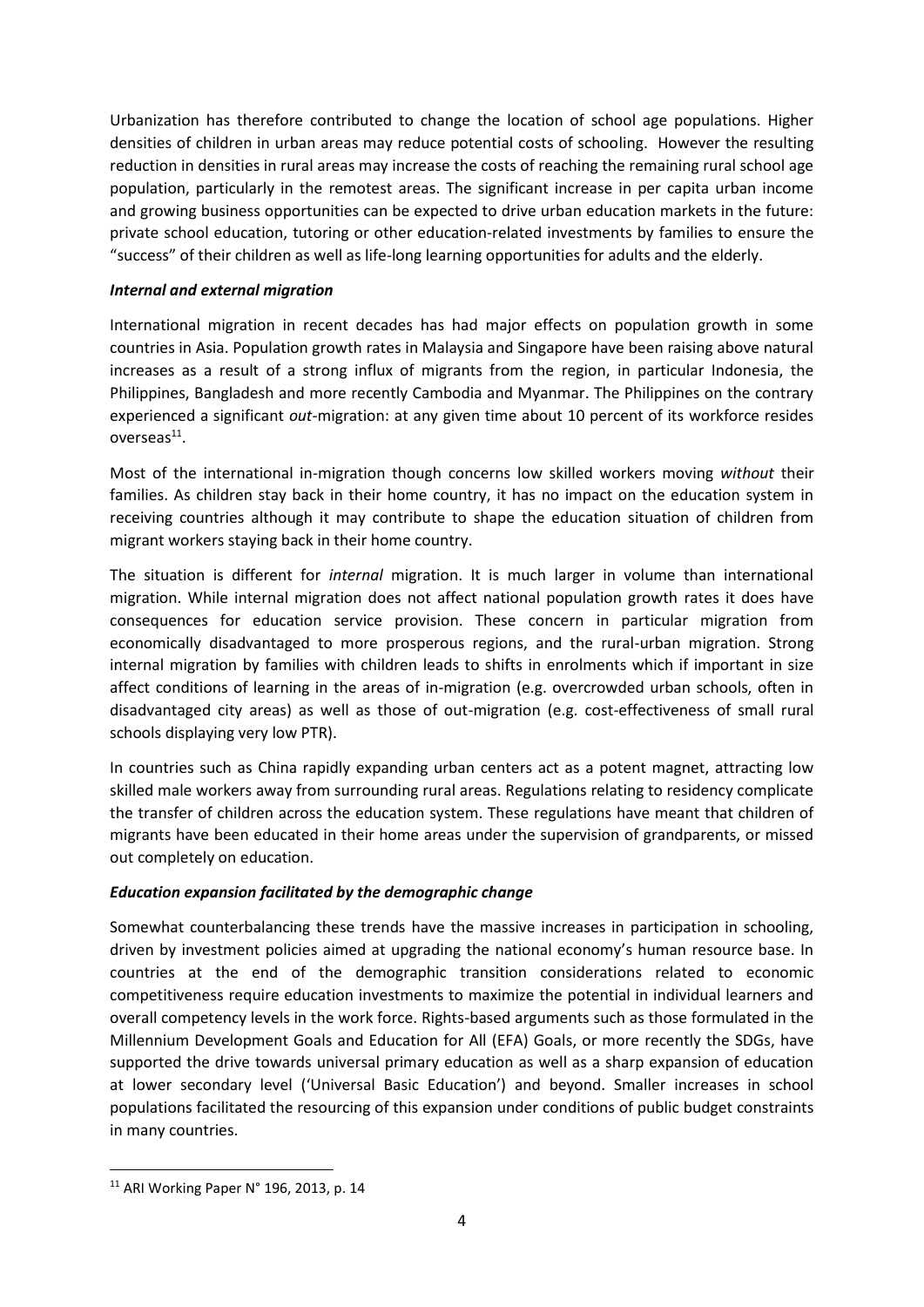Most countries in Asia achieved close to universal participation in primary education and made strong strides towards achieving universal lower secondary over the past decade. The trend of extending years of formal schooling is well set – although a number of large countries (India, Indonesia, Bangladesh) still have some way to go to achieve universalization in lower secondary. In addition ECCE and upper secondary and tertiary education provide potential sources of expansion. However, a point will be reached, and has already been reached in many countries, when the expansion and lengthening of participation in schooling will not offset the fall in fertility rates.

## *Shifting social sector budgets and institutional challenges*

Partly due to the expansion of participation and the need to strengthen the quality of education as a crucial element in improving human capital, source of economic growth, education has been relatively well served in the allocation of public resources. The share of the education budget as a percentage of GDP has increased almost everywhere, and in some countries dramatically so.

However population aging and the associated growth in the size of elderly populations in most Asian countries increases the competition for public budgets. Medical, public health care and social services required to meet the needs of the elderly already put, or soon will put, a severe strain on healthcare systems and the economy in economically more advanced countries in Asia. This comes under conditions of public budget constraints, including fiscal difficulties from a slowing global economy. As a result, education may not expect to be so generously treated in the future. Increasingly efficiency gains may be sought, or private sector resources to complement public education budgets, whereby emerging private education 'markets' may develop and education providers diversify.

At the same time it is important to recognize institutional difficulties in reorganizing education services. Education is the largest employer by far of any government department. Budget cuts or reallocations of resources, in particular reallocating or redeploying education personnel, or terminating their contracts constitute a major political challenge for any government. Similarly school closures are very difficult as rural communities rightly see the local school as a core component of a viable community life. Long-term implications of demographic changes therefore have to be anticipated decades ahead in order to plan for necessary adaptations of services over periods that span over several government terms in office.

#### *Concluding Remarks: The demographic transition triggering changes in education policies*

The different demographic drivers and their effects in terms of population changes have considerable implications for education. First, smaller numbers of children to educate will continue to go alongside education policies to increase skill levels in the working population through higher levels of learning for all.

Second, spatial changes of school populations are likely to affect the distribution of education resources across geographical areas within countries in ways that depend on national (economic, social, regulatory, even cultural) contexts. For example, higher enrolments in expanding metropolitan centers and regional cities may go along with increasing public investments in these areas while at the same time seeking cost-effective alternatives for 'loosing' rural areas (e.g. public school transport; distance learning). Demographic changes may reinforce as well the importance of existing policy alternatives, such as a stronger involvement of the private sector with implications for regulatory frameworks and institutional management practices.